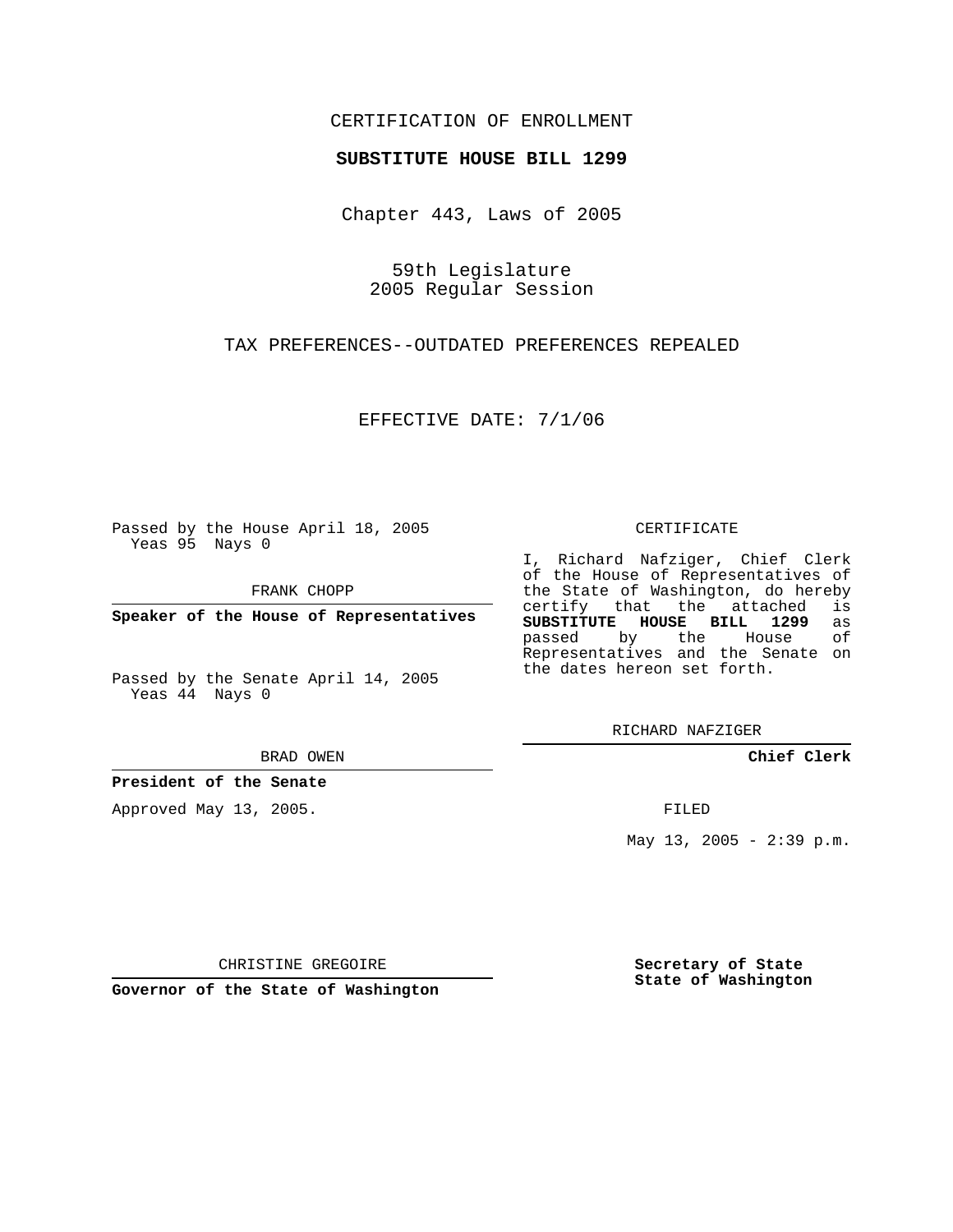# **SUBSTITUTE HOUSE BILL 1299** \_\_\_\_\_\_\_\_\_\_\_\_\_\_\_\_\_\_\_\_\_\_\_\_\_\_\_\_\_\_\_\_\_\_\_\_\_\_\_\_\_\_\_\_\_

\_\_\_\_\_\_\_\_\_\_\_\_\_\_\_\_\_\_\_\_\_\_\_\_\_\_\_\_\_\_\_\_\_\_\_\_\_\_\_\_\_\_\_\_\_

AS AMENDED BY THE SENATE

Passed Legislature - 2005 Regular Session

## **State of Washington 59th Legislature 2005 Regular Session**

**By** House Committee on Finance (originally sponsored by Representatives McIntire, Simpson, Morrell, McCoy, Roberts, Moeller, Wood and Chase)

READ FIRST TIME 02/08/05.

1 AN ACT Relating to repealing outdated and unused tax preferences; amending RCW 15.76.165, 43.52.460, 82.08.0255, and 82.12.0256; reenacting and amending RCW 82.04.260; creating a new section; repealing RCW 82.35.010, 82.35.020, 82.35.040, 82.35.050, 82.35.070, 82.35.080, 82.35.900, 82.61.010, 82.61.030, 82.61.050, 82.61.060, 82.61.080, 82.61.090, 82.61.900, 82.61.901, 48.14.029, 82.04.4329, 82.08.0276, 82.08.0295, 82.12.0295, 82.12.02545, and 84.56.450; and providing an effective date.

9 BE IT ENACTED BY THE LEGISLATURE OF THE STATE OF WASHINGTON:

 NEW SECTION. **Sec. 1.** The legislature finds that a number of tax exemptions, deductions, credits, and other preferences have outlived their usefulness. State records show no taxpayers have claimed relief under these tax preferences in recent years. The intent of this act is to update and simplify the tax statutes by repealing these outdated tax preferences.

16 **Sec. 2.** RCW 15.76.165 and 1973 c 117 s 1 are each amended to read 17 as follows:

18 Any county which owns or leases property from another governmental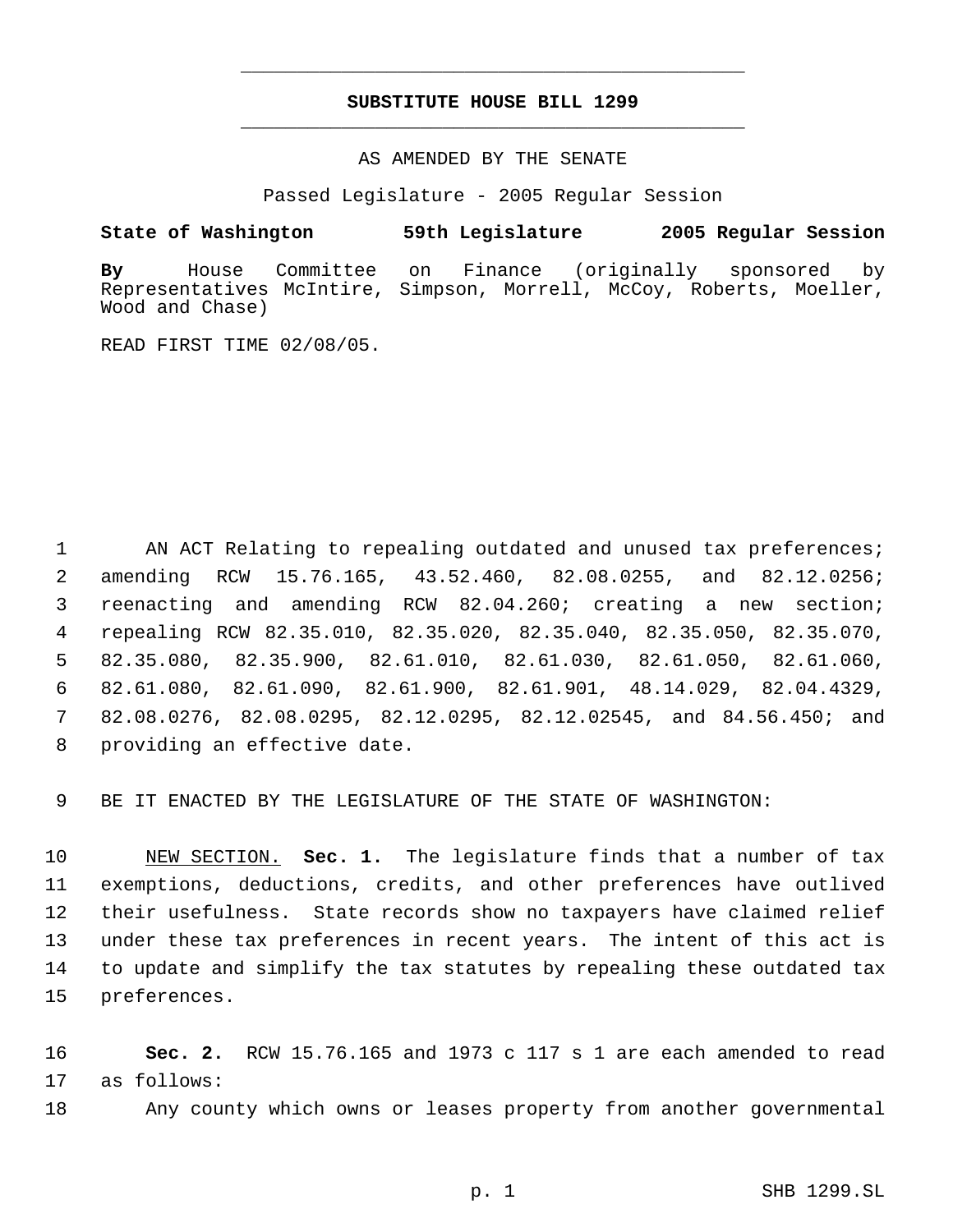agency and provides such property for area or county and district agricultural fair purposes may apply to the director for special assistance in carrying out necessary capital improvements to such 4 property and maintenance of the appurtenances thereto( $\sqrt{7}$  and in the event such property and capital improvements are leased to any organization conducting an agricultural fair pursuant to chapter 15.76 RCW and chapter 257 of the Laws of 1955, such leasehold and such leased 8 property shall be exempt from real and personal property taxation)).

 **Sec. 3.** RCW 43.52.460 and 1971 ex.s. c 75 s 1 are each amended to read as follows:

 Any joint operating agency formed under this chapter shall pay in lieu of taxes payments in the same amounts as paid by public utility districts. Such payments shall be distributed in accordance with the 14 provisions applicable to public utility districts((: PROVIDED, 15 HOWEVER, That such tax shall not apply to steam generated electricity produced by a nuclear steam powered electric generating facility constructed or acquired by a joint operating agency and in operation 18 prior to May 17, 1971)).

 **Sec. 4.** RCW 82.04.260 and 2003 2nd sp.s. c 1 s 4 and 2003 2nd sp.s. c 1 s 3 are each reenacted and amended to read as follows:

 (1) Upon every person engaging within this state in the business of manufacturing:

 (a) Wheat into flour, barley into pearl barley, soybeans into soybean oil, canola into canola oil, canola meal, or canola byproducts, 25 or sunflower seeds into sunflower oil; as to such persons the amount of tax with respect to such business shall be equal to the value of the flour, pearl barley, oil, canola meal, or canola byproduct manufactured, multiplied by the rate of 0.138 percent;

 (b) Seafood products which remain in a raw, raw frozen, or raw salted state at the completion of the manufacturing by that person; as to such persons the amount of tax with respect to such business shall be equal to the value of the products manufactured, multiplied by the rate of 0.138 percent;

 (c) By canning, preserving, freezing, processing, or dehydrating fresh fruits and vegetables, or selling at wholesale fresh fruits and vegetables canned, preserved, frozen, processed, or dehydrated by the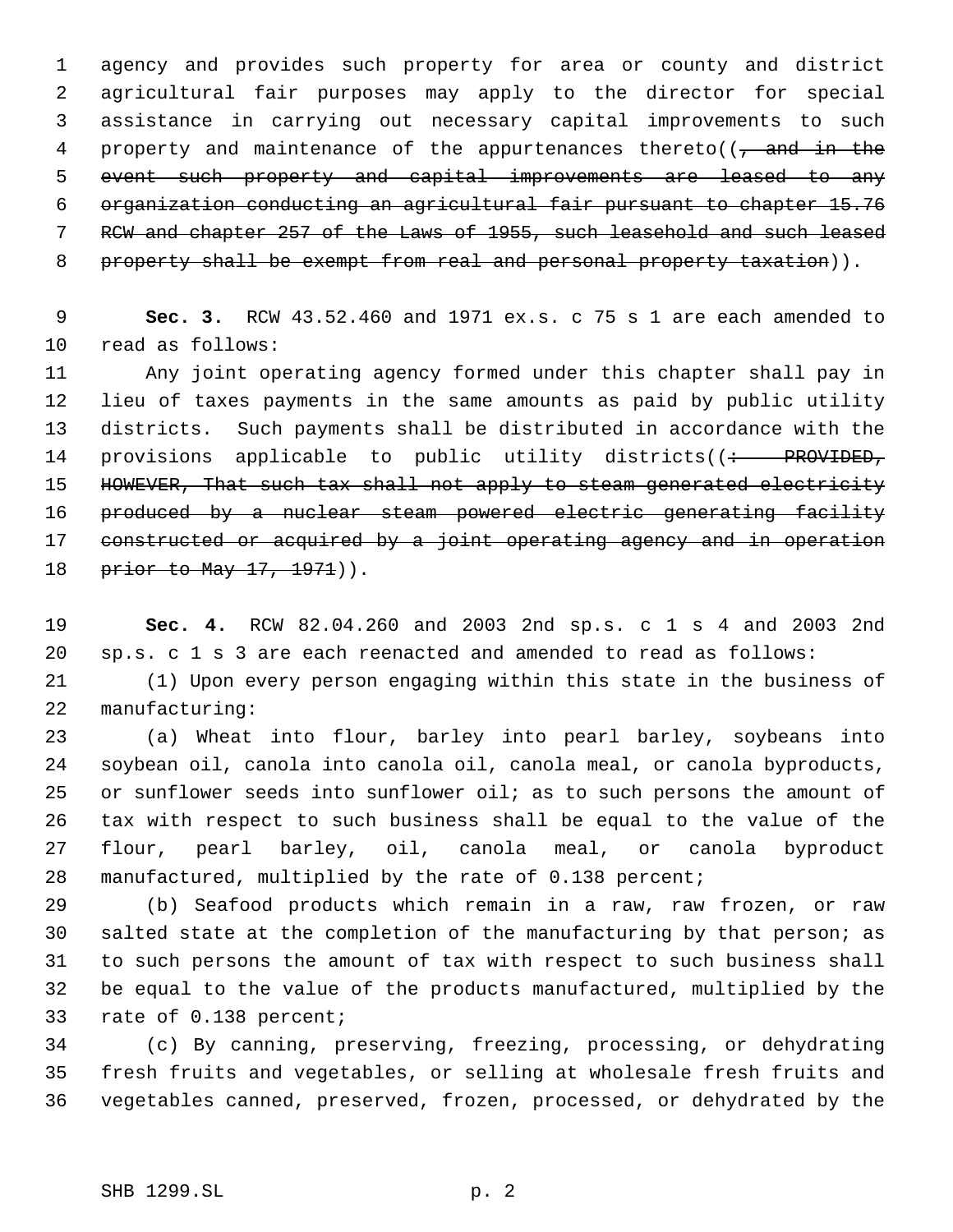seller and sold to purchasers who transport in the ordinary course of business the goods out of this state; as to such persons the amount of tax with respect to such business shall be equal to the value of the products canned, preserved, frozen, processed, or dehydrated multiplied by the rate of 0.138 percent. As proof of sale to a person who transports in the ordinary course of business goods out of this state, the seller shall annually provide a statement in a form prescribed by the department and retain the statement as a business record;

 (d) Dairy products that as of September 20, 2001, are identified in 21 C.F.R., chapter 1, parts 131, 133, and 135, including byproducts from the manufacturing of the dairy products such as whey and casein; or selling the same to purchasers who transport in the ordinary course 13 of business the goods out of state; as to such persons the tax imposed shall be equal to the value of the products manufactured multiplied by the rate of 0.138 percent. As proof of sale to a person who transports in the ordinary course of business goods out of this state, the seller shall annually provide a statement in a form prescribed by the 18 department and retain the statement as a business record;

 (e) Alcohol fuel, biodiesel fuel, or biodiesel feedstock, as those terms are defined in RCW 82.29A.135; as to such persons the amount of tax with respect to the business shall be equal to the value of alcohol fuel, biodiesel fuel, or biodiesel feedstock manufactured, multiplied by the rate of 0.138 percent. This subsection (1)(e) expires July 1, 2009; and

 (f) Alcohol fuel or wood biomass fuel, as those terms are defined in RCW 82.29A.135; as to such persons the amount of tax with respect to the business shall be equal to the value of alcohol fuel or wood biomass fuel manufactured, multiplied by the rate of 0.138 percent.

 (2) Upon every person engaging within this state in the business of splitting or processing dried peas; as to such persons the amount of tax with respect to such business shall be equal to the value of the peas split or processed, multiplied by the rate of 0.138 percent.

 (3) Upon every nonprofit corporation and nonprofit association engaging within this state in research and development, as to such corporations and associations, the amount of tax with respect to such activities shall be equal to the gross income derived from such activities multiplied by the rate of 0.484 percent.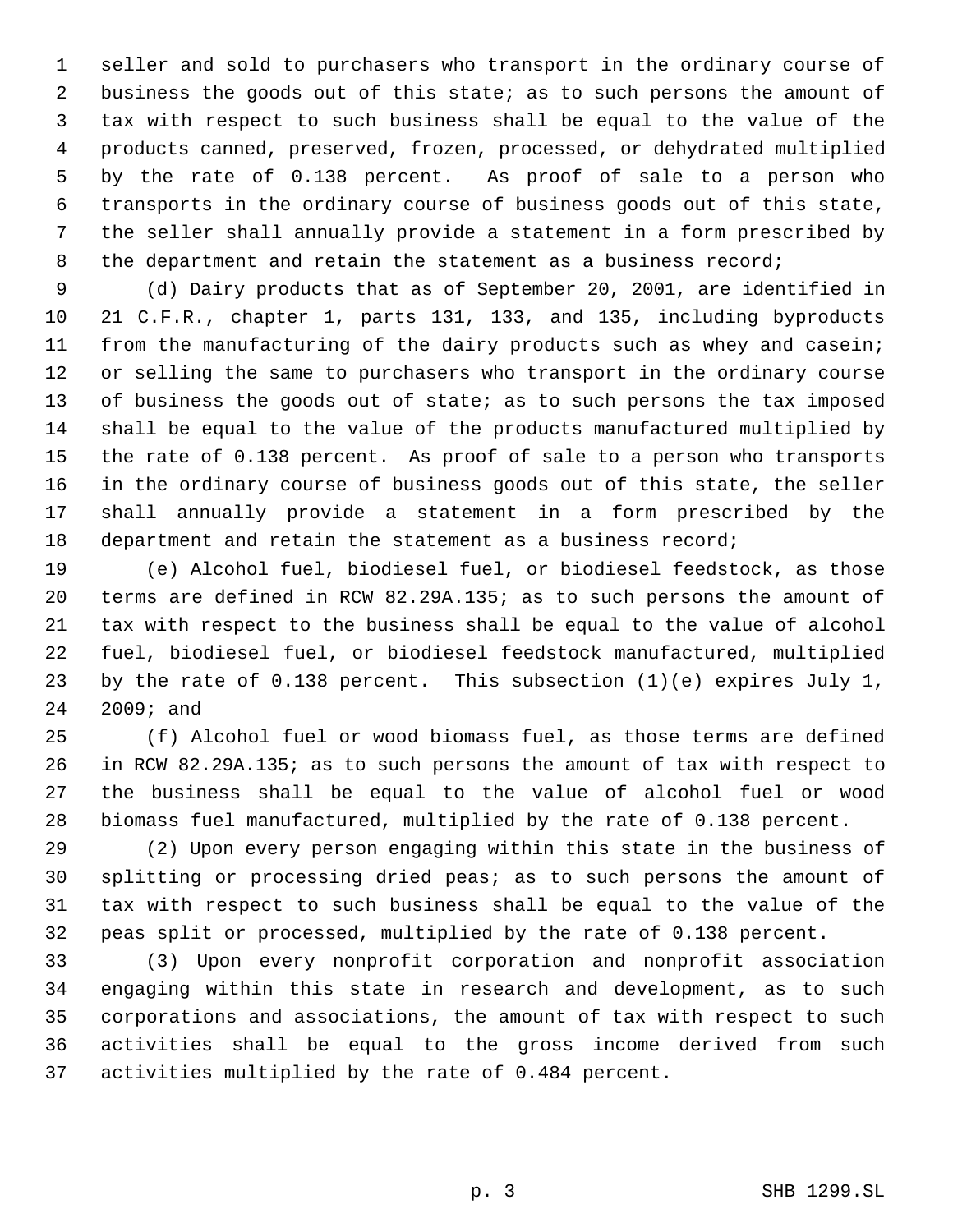(4) Upon every person engaging within this state in the business of slaughtering, breaking and/or processing perishable meat products and/or selling the same at wholesale only and not at retail; as to such persons the tax imposed shall be equal to the gross proceeds derived from such sales multiplied by the rate of 0.138 percent.

 (5) ((Upon every person engaging within this state in the business of making sales, at retail or wholesale, of nuclear fuel assemblies 8 manufactured by that person, as to such persons the amount of tax with 9 respect to such business shall be equal to the gross proceeds of sales 10 of the assemblies multiplied by the rate of 0.275 percent.

 (6) Upon every person engaging within this state in the business of 12 manufacturing nuclear fuel assemblies, as to such persons the amount of 13 tax with respect to such business shall be equal to the value of the 14 products manufactured multiplied by the rate of 0.275 percent.

 $(7)$ )) Upon every person engaging within this state in the business of acting as a travel agent or tour operator; as to such persons the amount of the tax with respect to such activities shall be equal to the gross income derived from such activities multiplied by the rate of 0.275 percent.

 $((+8))$   $(6)$  Upon every person engaging within this state in business as an international steamship agent, international customs house broker, international freight forwarder, vessel and/or cargo charter broker in foreign commerce, and/or international air cargo 24 agent; as to such persons the amount of the tax with respect to only international activities shall be equal to the gross income derived from such activities multiplied by the rate of 0.275 percent.

27 ( $(\frac{49}{})$ ) (7) Upon every person engaging within this state in the business of stevedoring and associated activities pertinent to the movement of goods and commodities in waterborne interstate or foreign commerce; as to such persons the amount of tax with respect to such business shall be equal to the gross proceeds derived from such activities multiplied by the rate of 0.275 percent. Persons subject to taxation under this subsection shall be exempt from payment of taxes imposed by chapter 82.16 RCW for that portion of their business subject to taxation under this subsection. Stevedoring and associated activities pertinent to the conduct of goods and commodities in waterborne interstate or foreign commerce are defined as all activities of a labor, service or transportation nature whereby cargo may be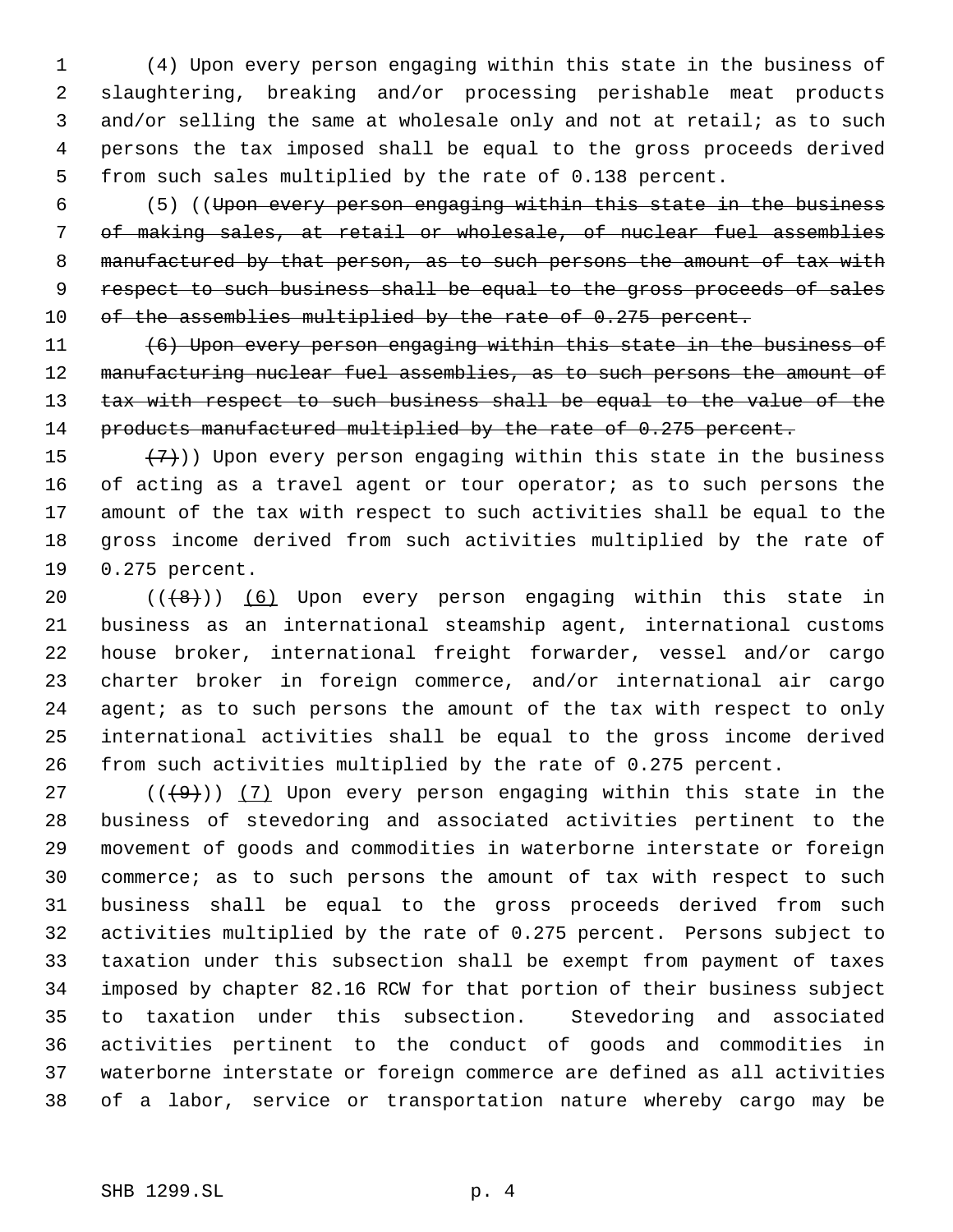loaded or unloaded to or from vessels or barges, passing over, onto or under a wharf, pier, or similar structure; cargo may be moved to a warehouse or similar holding or storage yard or area to await further movement in import or export or may move to a consolidation freight station and be stuffed, unstuffed, containerized, separated or otherwise segregated or aggregated for delivery or loaded on any mode of transportation for delivery to its consignee. Specific activities included in this definition are: Wharfage, handling, loading, unloading, moving of cargo to a convenient place of delivery to the consignee or a convenient place for further movement to export mode; documentation services in connection with the receipt, delivery, checking, care, custody and control of cargo required in the transfer 13 of cargo; imported automobile handling prior to delivery to consignee; terminal stevedoring and incidental vessel services, including but not limited to plugging and unplugging refrigerator service to containers, trailers, and other refrigerated cargo receptacles, and securing ship hatch covers.

 $((+10))$   $(8)$  Upon every person engaging within this state in the business of disposing of low-level waste, as defined in RCW 43.145.010; as to such persons the amount of the tax with respect to such business shall be equal to the gross income of the business, excluding any fees imposed under chapter 43.200 RCW, multiplied by the rate of 3.3 percent.

 If the gross income of the taxpayer is attributable to activities both within and without this state, the gross income attributable to this state shall be determined in accordance with the methods of apportionment required under RCW 82.04.460.

 $((+11))$  (9) Upon every person engaging within this state as an insurance agent, insurance broker, or insurance solicitor licensed under chapter 48.17 RCW; as to such persons, the amount of the tax with respect to such licensed activities shall be equal to the gross income of such business multiplied by the rate of 0.484 percent.

 $((+12))$   $(10)$  Upon every person engaging within this state in business as a hospital, as defined in chapter 70.41 RCW, that is operated as a nonprofit corporation or by the state or any of its political subdivisions, as to such persons, the amount of tax with respect to such activities shall be equal to the gross income of the business multiplied by the rate of 0.75 percent through June 30, 1995,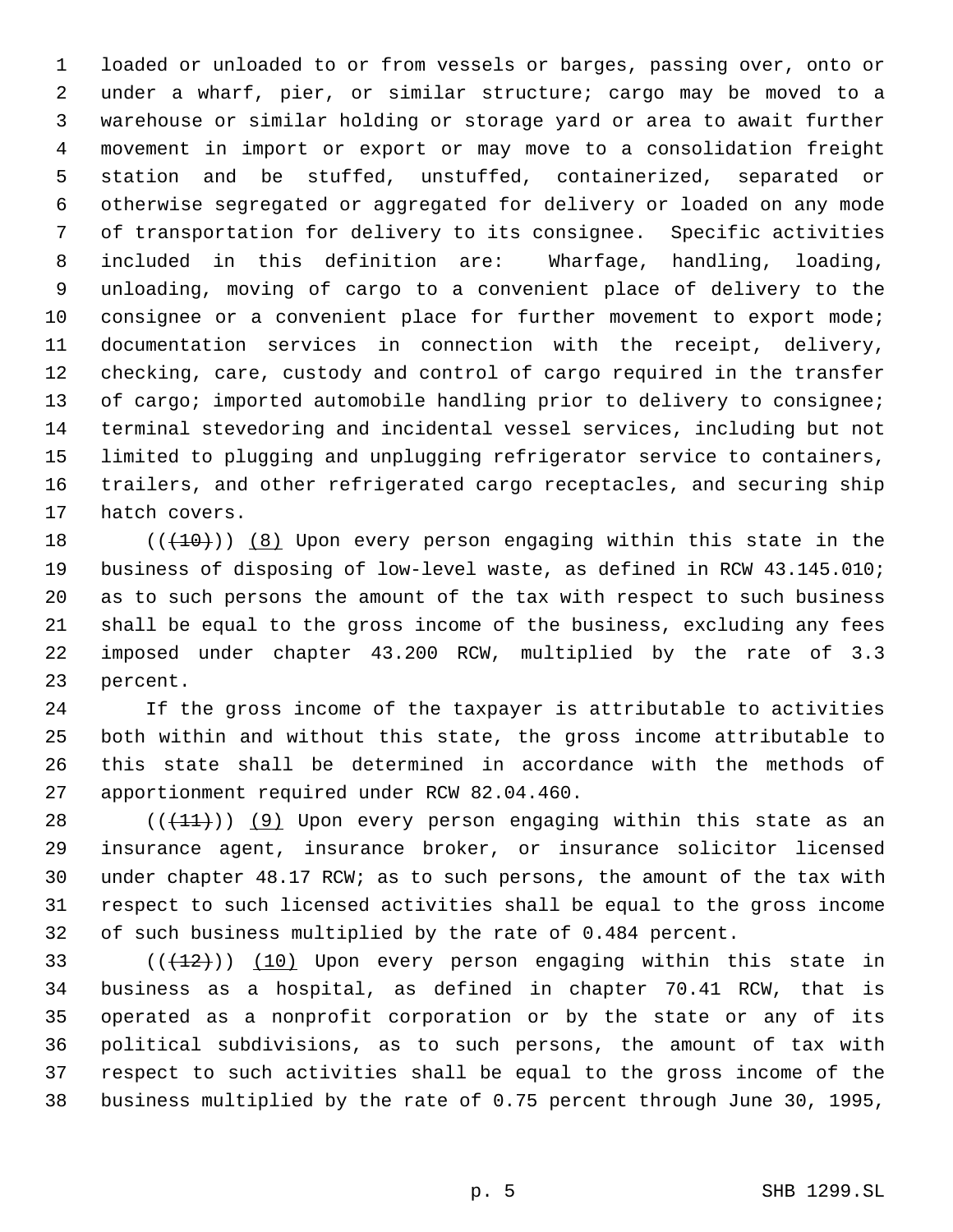and 1.5 percent thereafter. The moneys collected under this subsection shall be deposited in the health services account created under RCW 43.72.900.

4 (( $(13)$ )) (11)(a) Beginning October 1, 2005, upon every person engaging within this state in the business of manufacturing commercial airplanes, or components of such airplanes, as to such persons the amount of tax with respect to such business shall, in the case of manufacturers, be equal to the value of the product manufactured, or in the case of processors for hire, be equal to the gross income of the business, multiplied by the rate of:

 (i) 0.4235 percent from October 1, 2005, through the later of June 30, 2007, or the day preceding the date final assembly of a superefficient airplane begins in Washington state, as determined under RCW 82.32.550; and

 (ii) 0.2904 percent beginning on the later of July 1, 2007, or the date final assembly of a superefficient airplane begins in Washington state, as determined under RCW 82.32.550.

 (b) Beginning October 1, 2005, upon every person engaging within this state in the business of making sales, at retail or wholesale, of commercial airplanes, or components of such airplanes, manufactured by that person, as to such persons the amount of tax with respect to such business shall be equal to the gross proceeds of sales of the airplanes or components multiplied by the rate of:

 (i) 0.4235 percent from October 1, 2005, through the later of June 30, 2007, or the day preceding the date final assembly of a superefficient airplane begins in Washington state, as determined under RCW 82.32.550; and

 (ii) 0.2904 percent beginning on the later of July 1, 2007, or the date final assembly of a superefficient airplane begins in Washington state, as determined under RCW 82.32.550.

31 (c) For the purposes of this subsection  $((+13))$   $(11)$ , "commercial airplane," "component," and "final assembly of a superefficient airplane" have the meanings given in RCW 82.32.550.

 (d) In addition to all other requirements under this title, a 35 person eligible for the tax rate under this subsection  $((+13))$  (11) must report as required under RCW 82.32.545.

37 (e) This subsection  $((+13))$   $(11)$  does not apply after the earlier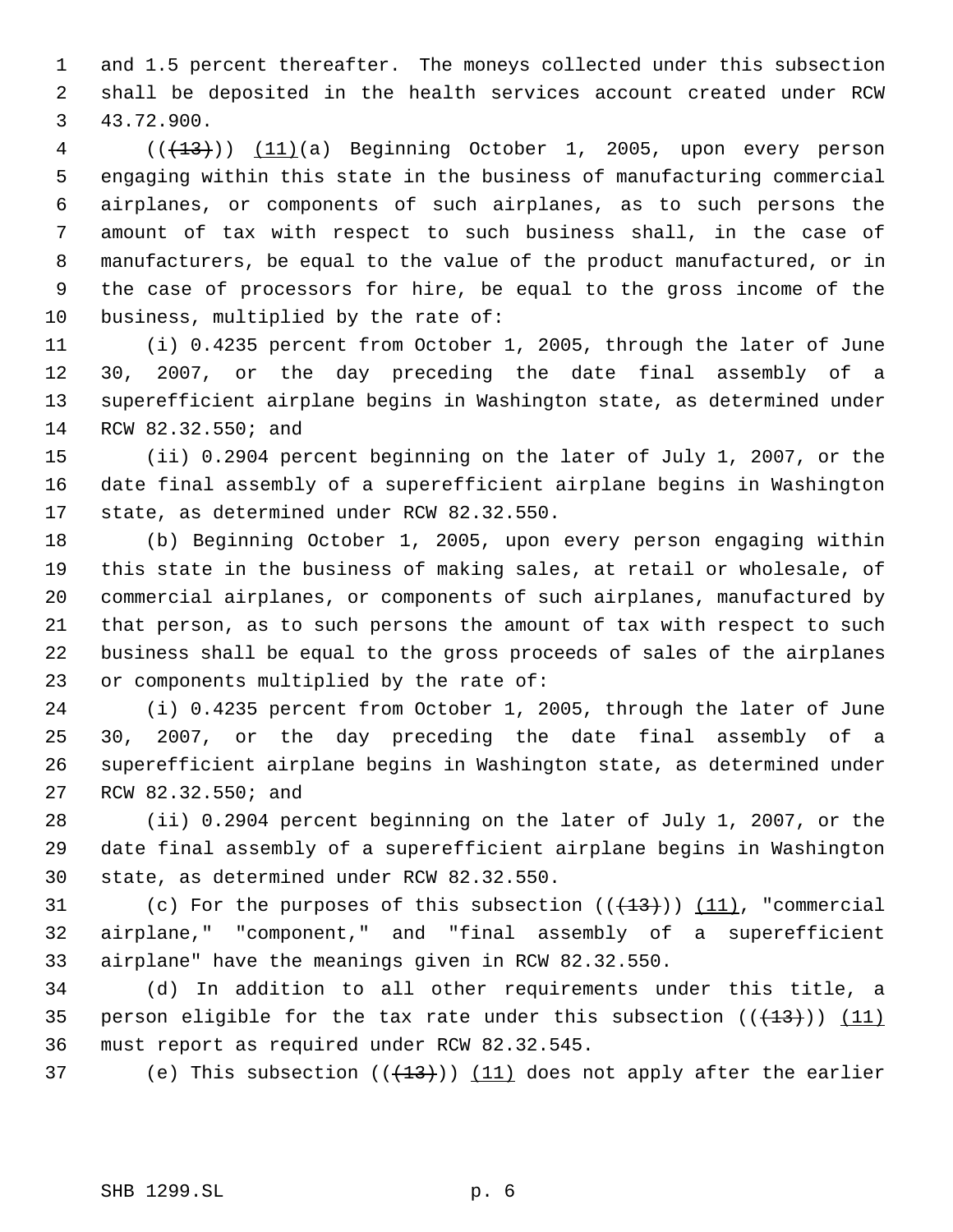of: July 1, 2024; or December 31, 2007, if assembly of a superefficient airplane does not begin by December 31, 2007, as determined under RCW 82.32.550.

 **Sec. 5.** RCW 82.08.0255 and 1998 c 176 s 4 are each amended to read as follows:

6 (1) The tax levied by RCW 82.08.020 shall not apply to sales of  $((\div$  (a) Motor vehicle fuel used in aircraft by the manufacturer thereof 8 for research, development, and testing purposes; and

9  $(b)$ ) motor vehicle and special fuel if:

10  $((\overleftrightarrow{t}))$  (a) The fuel is purchased for the purpose of public transportation and the purchaser is entitled to a refund or an exemption under RCW 82.36.275 or 82.38.080(3); or

 $((\overrightarrow{4i}))$  (b) The fuel is purchased by a private, nonprofit transportation provider certified under chapter 81.66 RCW and the purchaser is entitled to a refund or an exemption under RCW 82.36.285 or 82.38.080(1)(h); or

17 ( $(\{\pm i\}\})$  (c) The fuel is taxable under chapter 82.36 or 82.38 RCW.

 (2) Any person who has paid the tax imposed by RCW 82.08.020 on the sale of special fuel delivered in this state shall be entitled to a credit or refund of such tax with respect to fuel subsequently established to have been actually transported and used outside this state by persons engaged in interstate commerce. The tax shall be claimed as a credit or refunded through the tax reports required under RCW 82.38.150.

 **Sec. 6.** RCW 82.12.0256 and 1998 c 176 s 5 are each amended to read as follows:

 The provisions of this chapter shall not apply in respect to the use of:

29 (1) ((Motor vehicle fuel used in aircraft by the manufacturer 30 thereof for research, development, and testing purposes; and

31  $(2)$ )) Special fuel purchased in this state upon which a refund is obtained as provided in RCW 82.38.180(2); and

33  $((+3))$   $(2)$  Motor vehicle and special fuel if:

 (a) The fuel is used for the purpose of public transportation and the purchaser is entitled to a refund or an exemption under RCW 82.36.275 or 82.38.080(3); or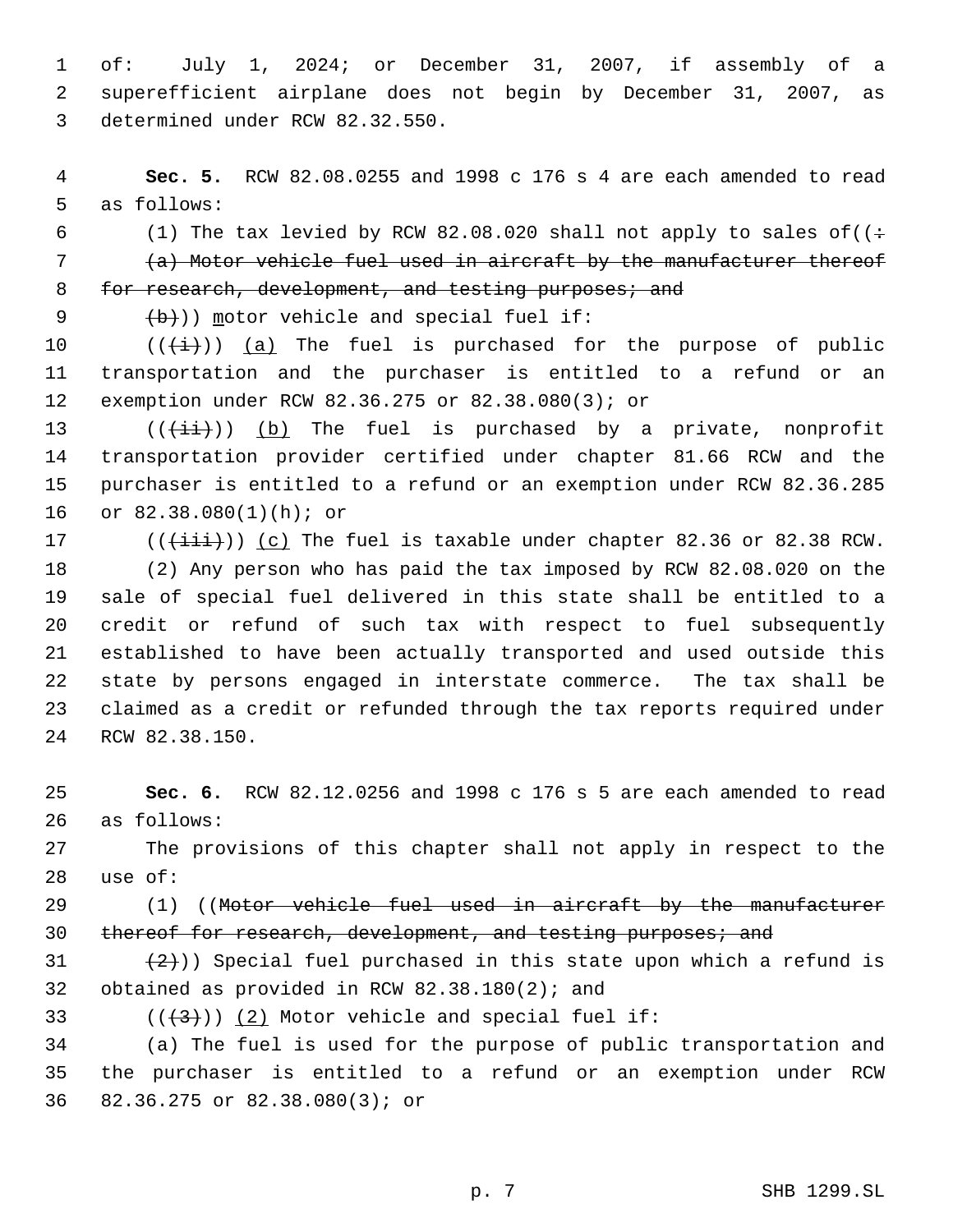(b) The fuel is purchased by a private, nonprofit transportation provider certified under chapter 81.66 RCW and the purchaser is entitled to a refund or an exemption under RCW 82.36.285 or 82.38.080(1)(h); or

 (c) The fuel is taxable under chapter 82.36 or 82.38 RCW: PROVIDED, That the use of motor vehicle and special fuel upon which a refund of the applicable fuel tax is obtained shall not be exempt under 8 this subsection  $((+3+))$   $(2)(c)$ , and the director of licensing shall deduct from the amount of such tax to be refunded the amount of tax due under this chapter and remit the same each month to the department of revenue.

 NEW SECTION. **Sec. 7.** The following acts or parts of acts are each repealed:

(1) RCW 82.35.010 (Intent) and 1979 ex.s. c 191 s 1;

 (2) RCW 82.35.020 (Definitions) and 1996 c 186 s 521 & 1979 ex.s. c 191 s 2;

 (3) RCW 82.35.040 (Issuance of certificate--Limitations--Tabulation of costs incurred--Administrative rules) and 1982 1st ex.s. c 2 s 3 & 1979 ex.s. c 191 s 4;

 (4) RCW 82.35.050 (Credit against taxes--Conditions--Amount-- Limitations) and 1982 1st ex.s. c 2 s 1 & 1979 ex.s. c 191 s 5;

 (5) RCW 82.35.070 (Issuance of certificate or supplement and notice of refusal to issue certificate or supplement--Certified mail) and 1979 ex.s. c 191 s 7;

 (6) RCW 82.35.080 (Revocation of certificate--Grounds--Continuance of certificate--Liability for money saved--Technical assistance) and 1999 c 358 s 15, 1996 c 186 s 522, & 1979 ex.s. c 191 s 8;

 (7) RCW 82.35.900 (Severability--1979 ex.s. c 191) and 1979 ex.s. c 191 s 13;

 (8) RCW 82.61.010 (Definitions) and 1995 1st sp.s. c 3 s 10, 1994 c 125 s 1, 1988 c 41 s 1, 1987 c 497 s 1, 1986 c 116 s 9, & 1985 ex.s. c 2 s 1;

 (9) RCW 82.61.030 (Tax deferral--Eligibility) and 1987 c 497 s 3 & 1985 ex.s. c 2 s 3;

 (10) RCW 82.61.050 (Issuance of tax deferral certificate) and 1985 ex.s. c 2 s 4;